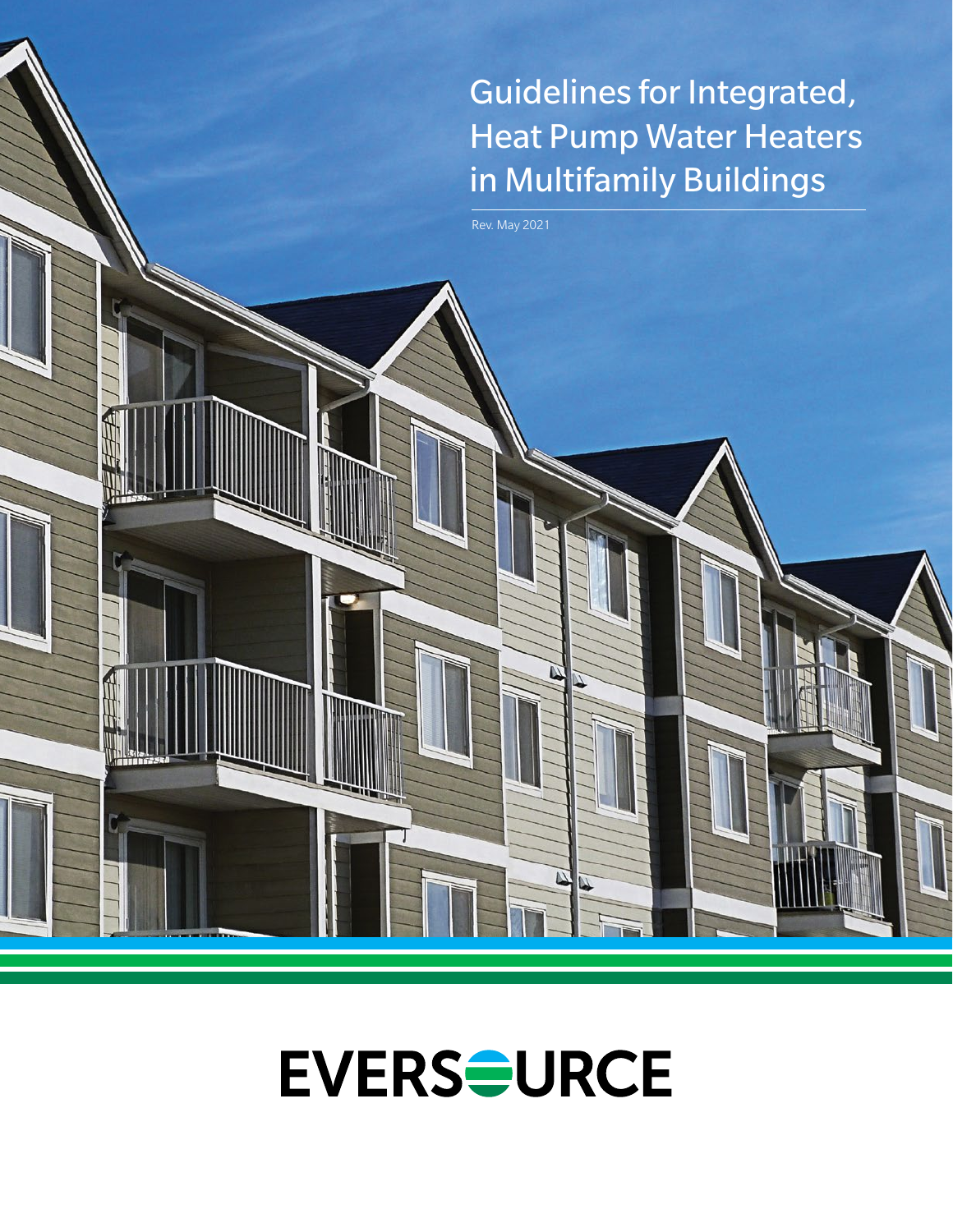### Acknowledgments

These guidelines were developed through a joint effort between Eversource and Steven Winter Associates.

For more information on these guidelines and Energize Connecticut<sup>SM</sup> programs, visit: [EnergizeCT.com](http://EnergizeCT.com).

### About Eversource

Eversource (NYSE: ES), celebrated as a national leader for its corporate citizenship, is the #1 energy company in Newsweek's list of America's Most Responsible Companies for 2020 and recognized as one of America's Most JUST Companies. Eversource transmits and delivers electricity to 1.27 million customers in 149 cities and towns, provides natural gas to 246,000 customers in 74 communities, and supplies water to approximately 216,000 customers in 52 communities across Connecticut. Eversource harnesses the commitment of approximately 9,000 employees across three states to build a single, united company around the mission of safely delivering reliable energy and water with superior customer service. The #1 energy efficiency provider in the nation, the company is empowering a clean energy future in the Northeast, with nationally-recognized energy efficiency solutions and successful programs to integrate new clean energy resources like solar, offshore wind, electric vehicles and battery storage, into the electric system.

### About Energize Connecticut:

Energize Connecticut helps you save money and use clean energy. It is an initiative of the State of Connecticut, the Connecticut Green Bank, Eversource, UI, SCG and CNG, with funding from a charge on customer energy bills.

### About Steven Winter Associates

Steven Winter Associates, Inc. Steven Winter Associates, Inc. provides research, consulting and advisory services to improve commercial, residential and multifamily built environments for private and public sector

clients. We specialize in energy, sustainability and accessibility consulting as well as certification, research & development and compliance services. Our engineers and architects have led the way since 1972 in the development of best practices to achieve high performance buildings. As a matter of course, we collaborate with our clients to produce the most cost-effective and innovative solutions.

Any questions regarding these guidelines can be directed to:

Nick Jones Energy Efficiency Consultant – Residential New Construction Program Lead [Nicholas.Jones@eversource.com](mailto:Nicholas.Jones%40eversource.com?subject=) 860-665-5825

Enoch Lenge Energy Efficiency Supervisor [Enoch.Lenge@eversource.com](mailto:Enoch.Lenge%40eversource.com?subject=) 860-665-5369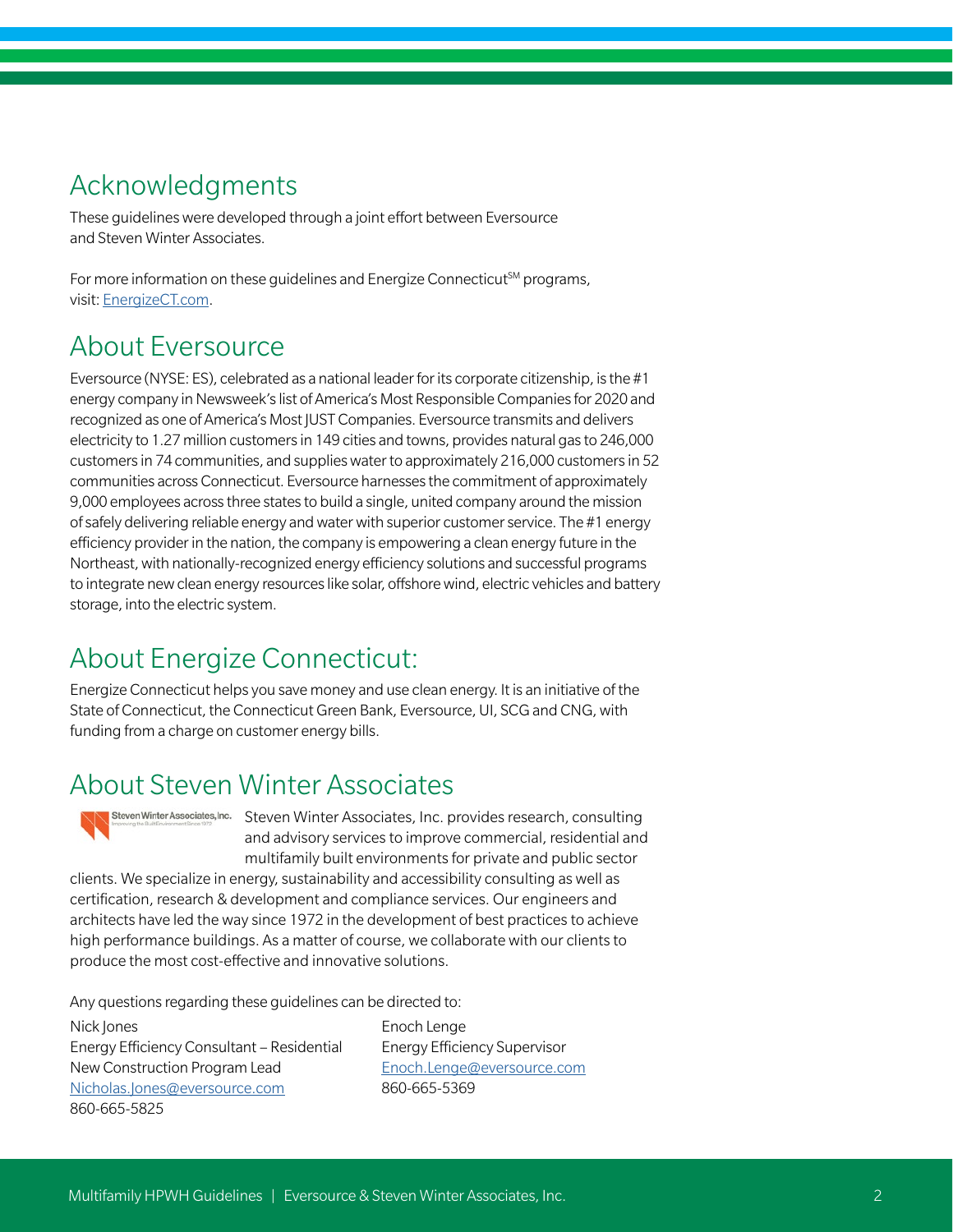### **Contents**

| 3. HPWH Located Near Each Apartment; Heat Drawn from and Exhausted to Separate |  |  |
|--------------------------------------------------------------------------------|--|--|
| 4. HPWHs for Each Apartment Located in a Remote Location (e.g. Many HPWHs      |  |  |
| 5. HPWH "Plants" Serving an Entire Building or Group of Apartments11           |  |  |
|                                                                                |  |  |
|                                                                                |  |  |

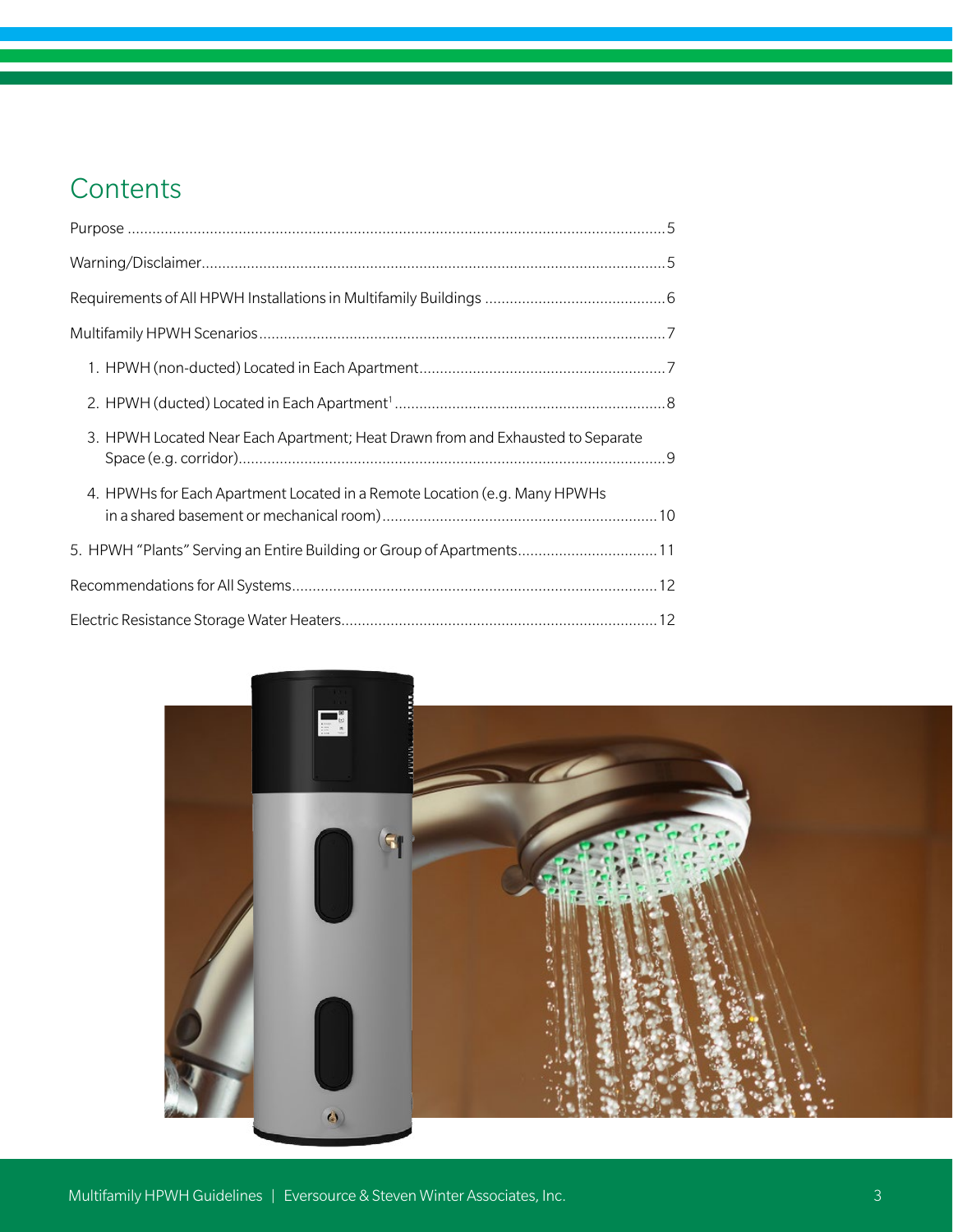### Abbreviations

| <b>HPWH</b>   | Heat Pump Water Heater                                                    |
|---------------|---------------------------------------------------------------------------|
| <b>dBA</b>    | A-weighted Decibels                                                       |
| <b>STC</b>    | <b>Standard Test Conditions</b>                                           |
| <b>CFM</b>    | Cubic Feet per Minute                                                     |
| <b>ASHRAE</b> | American Society of Heating, Refrigerating and Air-Conditioning Engineers |
| EF            | <b>Energy Factor</b>                                                      |
| <b>GPM</b>    | <b>Gallons per Minute</b>                                                 |
| <b>BTU</b>    | <b>British Thermal Units</b>                                              |

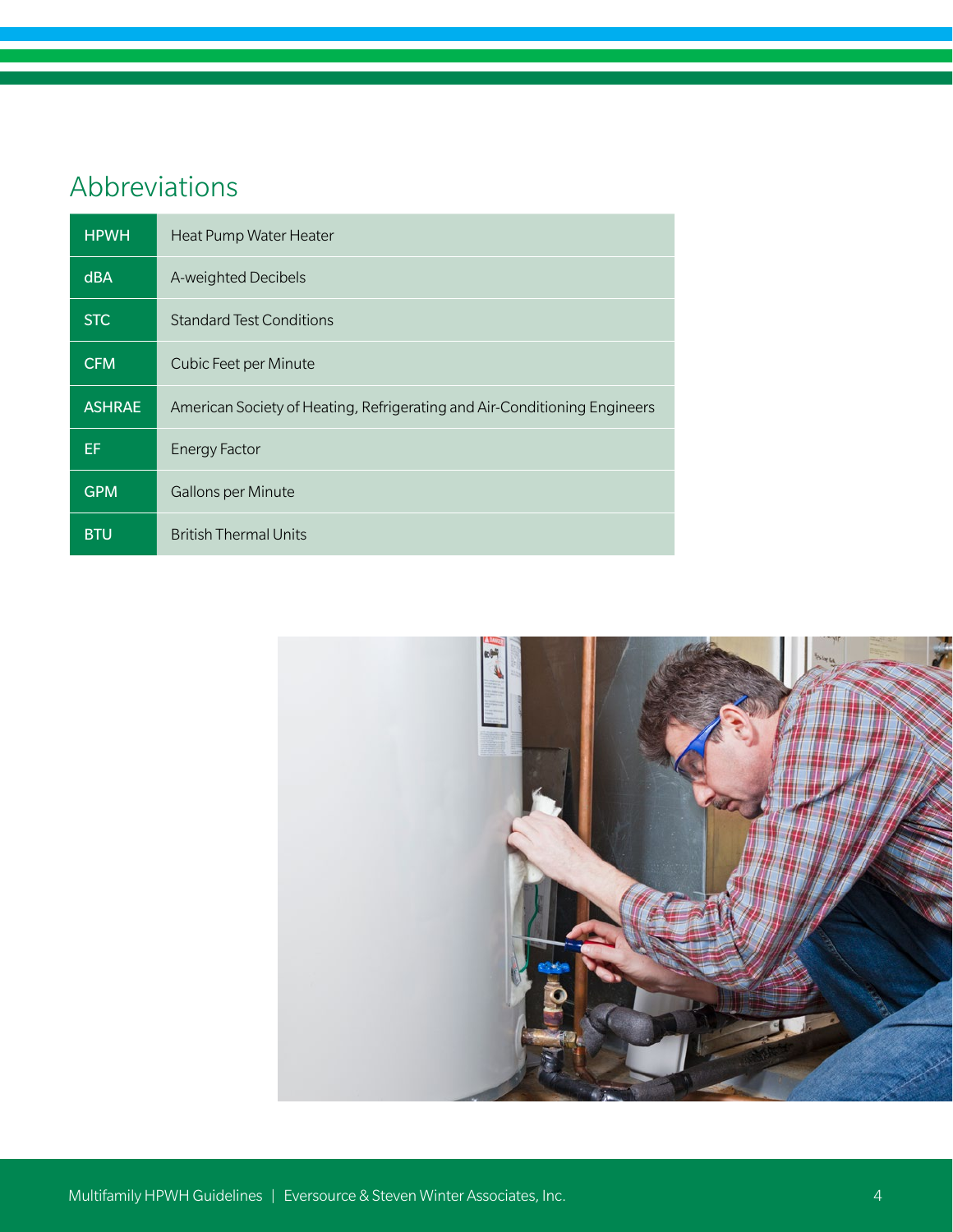## Guidelines for Integrated, Heat Pump Water Heaters in Multifamily Buildings

### Purpose

This document outlines the program requirements for using integrated, tank-type heat pump water heaters (HPWHs) in multifamily buildings.

### Definition

For the purpose of these guidelines, Multifamily will refer to any property with 5 units or more, occupied by residential end-users.

### Disclaimer

Integrated HPWHs can offer substantial energy savings compared to electric resistance water heaters if, and only if, installed appropriately. They have considerable design limitations which severely limit their application in most multifamily buildings. Meeting all the requirements listed in this document will be challenging for most buildings.

#### Note (1):

- These guidelines do NOT apply to air-to-water heat pumps located outdoors (or where the compressor and evaporator are outdoors),
- These guidelines do NOT apply to single family homes
- These guidelines do NOT apply to integrated HPWHs with heat pumps that operate efficiently with entering air temperatures below 40-50°F. At the time of publication of these Guidelines, no integrated HPWHs available in the US could operate efficiently at these lower temperatures,
- These guidelines were developed for the Northeast. In warmer parts of the country, some requirements listed here may not be relevant or appropriate.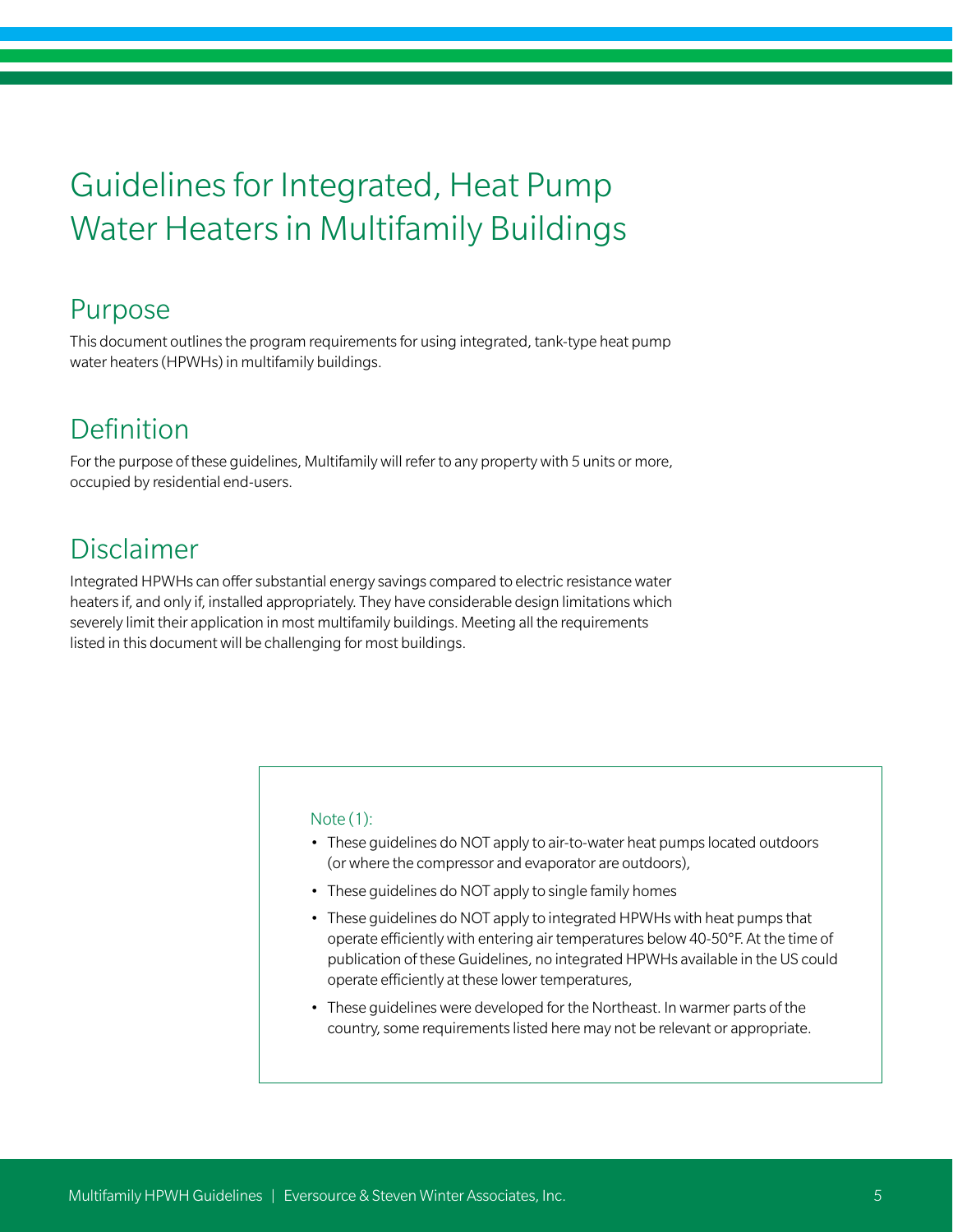# Requirements of All HPWH Installations in Multifamily Buildings

- Locate HPWHs and ducted intakes away from sources of dust (e.g. laundry rooms) or corrosive elements,
- Heat Traps:
	- o Install heat traps at inlet and outlet of HPWH, OR
	- o Provide documentation that factory heat traps are present AND all installation requirements of these heat traps have been met.
	- o Remove HPWH condensate adequately via gravity drain and/or pump,
- Comply with manufacturer clearances and make accessible for maintenance, filter cleaning/replacement, etc. Plumbing must not block access for HPWH maintenance,
- Many HPWHs are heavier than other water heating appliances; ensure floor can support weight of HPWHs.
- Sound:
	- o HPWHs must have sound ratings of 35 dBA or less, OR
	- o HPWHs located within the apartment must be separated from living spaces where noise would cause comfort issues, such as bedrooms, living rooms, offices, and dining areas, by sound-attenuating assemblies with STC 35 or greater. Note that louvered doors do not provide acceptable sound-attenuating separation.
	- o HPWHs located outside the apartment must be separated from dwelling units and other spaces in the building where noise would cause issues, such as offices, by sound-attenuating assemblies with STC 35 or greater.

Note that common recommendations for all scenarios are listed at the end of the document.

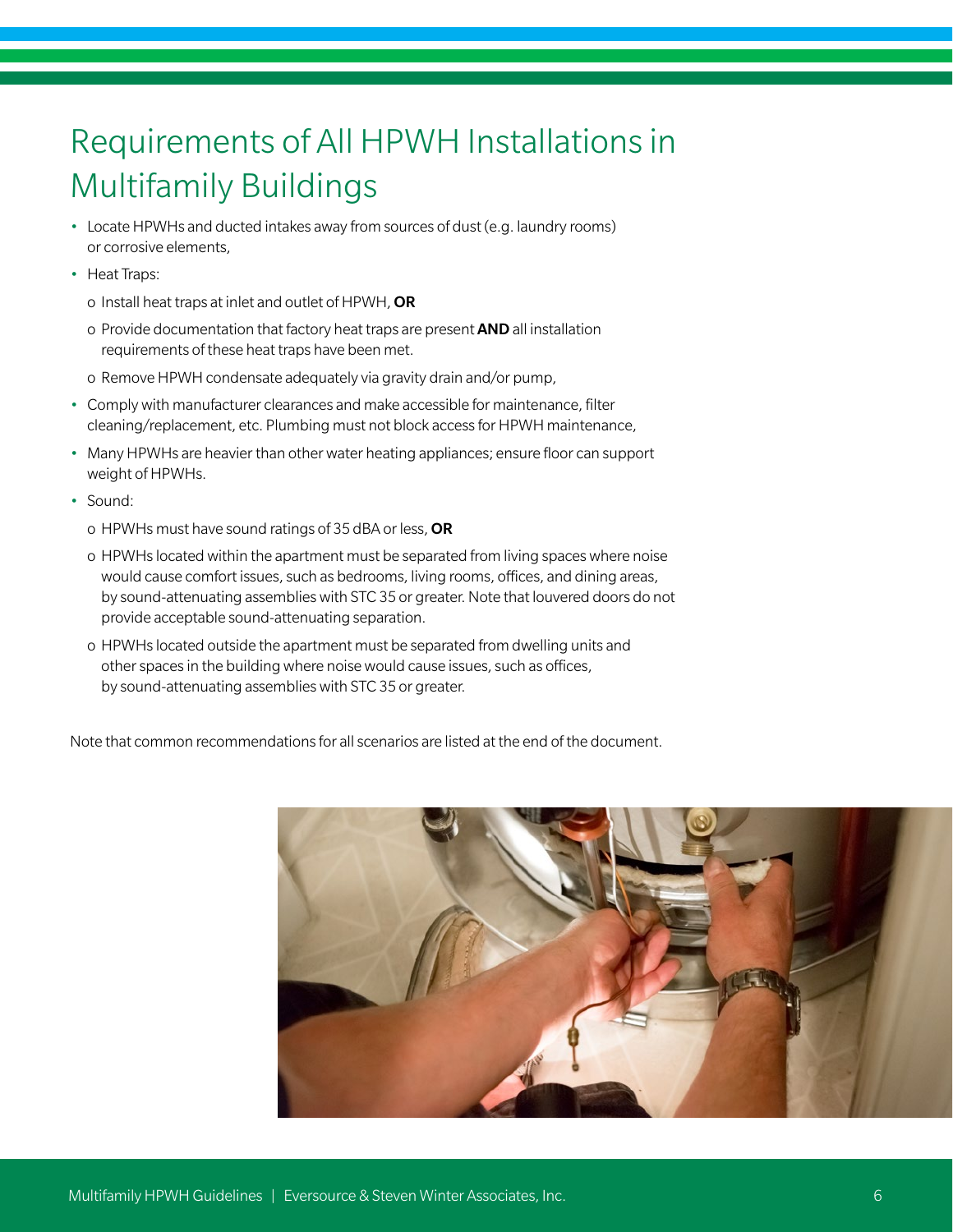### Multifamily HPWH Scenarios

Five multifamily scenarios are presented here based on the location of the HPWH. The first four apply to HPWHs that serve only one dwelling unit. If any of the criteria for one scenario cannot be met, that application is not permitted unless otherwise approved by Eversource.

- 1. HPWH (non-ducted) located in each apartment
- 2. HPWH (ducted) located in each apartment
- 3. HPWH located near each apartment; heat drawn from and exhausted to separate space (e.g. corridor)
- 4. HPWHs for each apartment located in a remote location (e.g. HPWHs located in a shared basement or mechanical room)
- 5. HPWH "plants" serving an entire building or group of apartments.

#### 1. HPWH (non-ducted) Located in Each Apartment<sup>1</sup>

- HPWH must be within the thermal envelope of the apartment,
- HPWH must be in a room with free volume of at least 1,000 ft<sup>3</sup> (or other minimum free air volume as listed in product literature)
- HPWH must **NOT** be located in laundry rooms or bedrooms, living rooms, offices, dining areas, bathrooms, or other areas where cold discharge air is likely to cause comfort problems,
- HPWH intake must be at least 10 feet away from cooking appliances,
- HPWH exhaust must be at least 10 feet away from a heating/cooling thermostat.

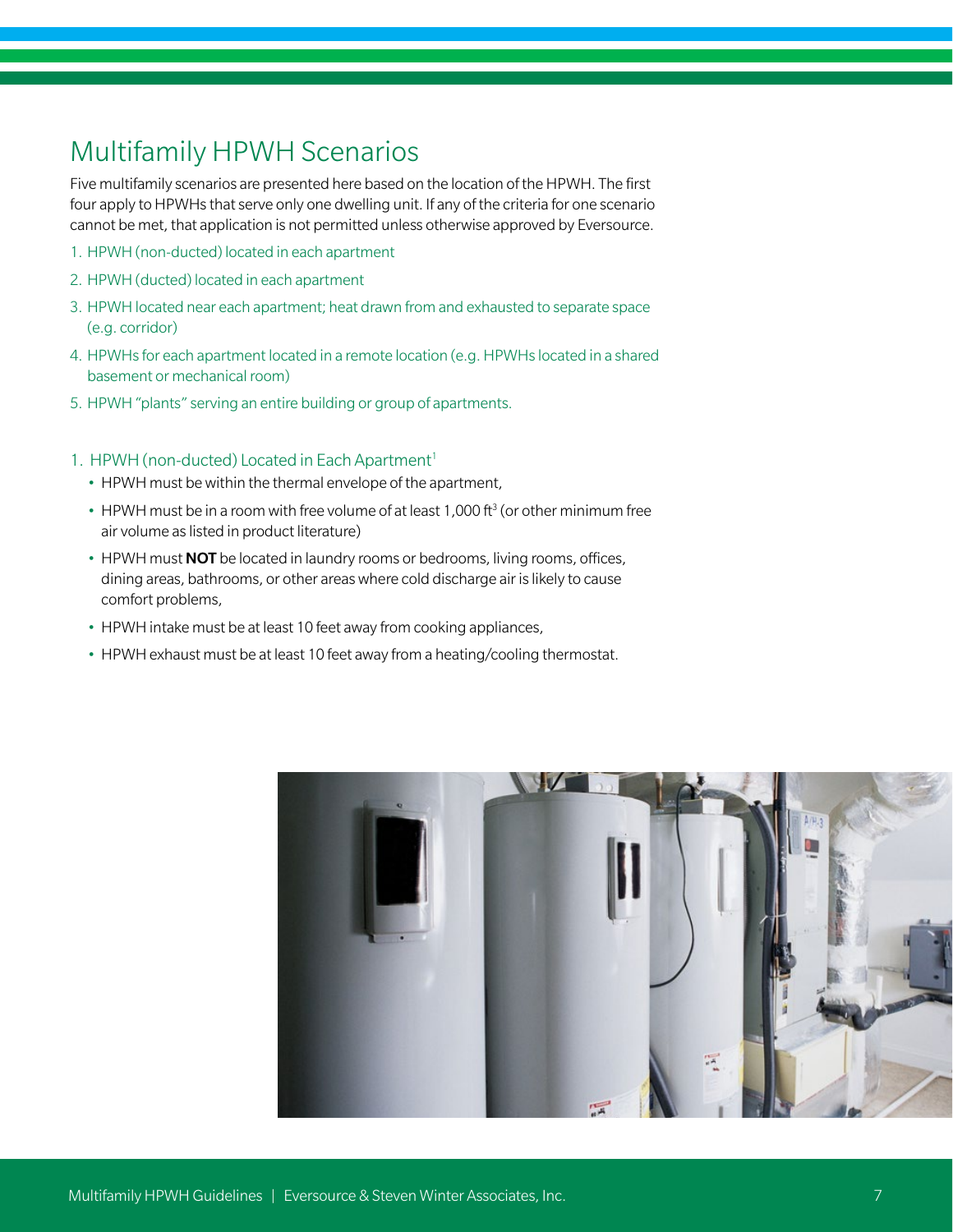#### 2. HPWH (ducted) Located in Each Apartment<sup>1</sup>

- HPWH must be within the thermal envelope of the apartment,
- If in a room/closet with free volume less than 1,000 ft<sup>3</sup> (or other minimum free air volume as listed in product literature), at least one side of the HPWH (intake or exhaust) must be ducted outside of the room/closet,
- If air is drawn from or delivered to an enclosed space within the apartment, that enclosed space must meet the same free volume requirements above,
- Ducts must **NOT** be run to or from outdoors,
- If only one side of the HPWH is ducted, free area of at least 2 ft<sup>2</sup> per 100 cfm of air flow rate must be provided to the room/closet where HPWH is located (e.g., if a HPWH in a closet moves 200 cfm, louvered doors with  $4ft<sup>2</sup>$  of free area can meet this requirement). Where air flow is unknown, assume 400 cfm,
- Cold air from HPWH exhaust must NOT be delivered directly to bedrooms, living rooms, offices, dining areas, bathrooms, kitchens, or other areas where cold air is likely to cause comfort problems,
- HPWH intake must be at least 10 feet away from cooking appliances,
- HPWH exhaust must be at least 10 feet away from a heating/cooling thermostat.





*Figure 1*. Example of two ducted HPWH installations that do NOT meet the criteria. The image on the left (ducting not shown), while providing a louvered door with sufficient free area (dotted line), cannot meet the STC 35 rating. The image on the right removes the louvered door to meet the sound requirement, but the 200-400 cfm of cold exhaust air is likely to cause comfort problems.

1. Typical apartments will be unable to meet all the criteria listed. An example that may work is a garden-style or multi-story apartment/townhouse with a large utility closet or a basement without ceiling insulation.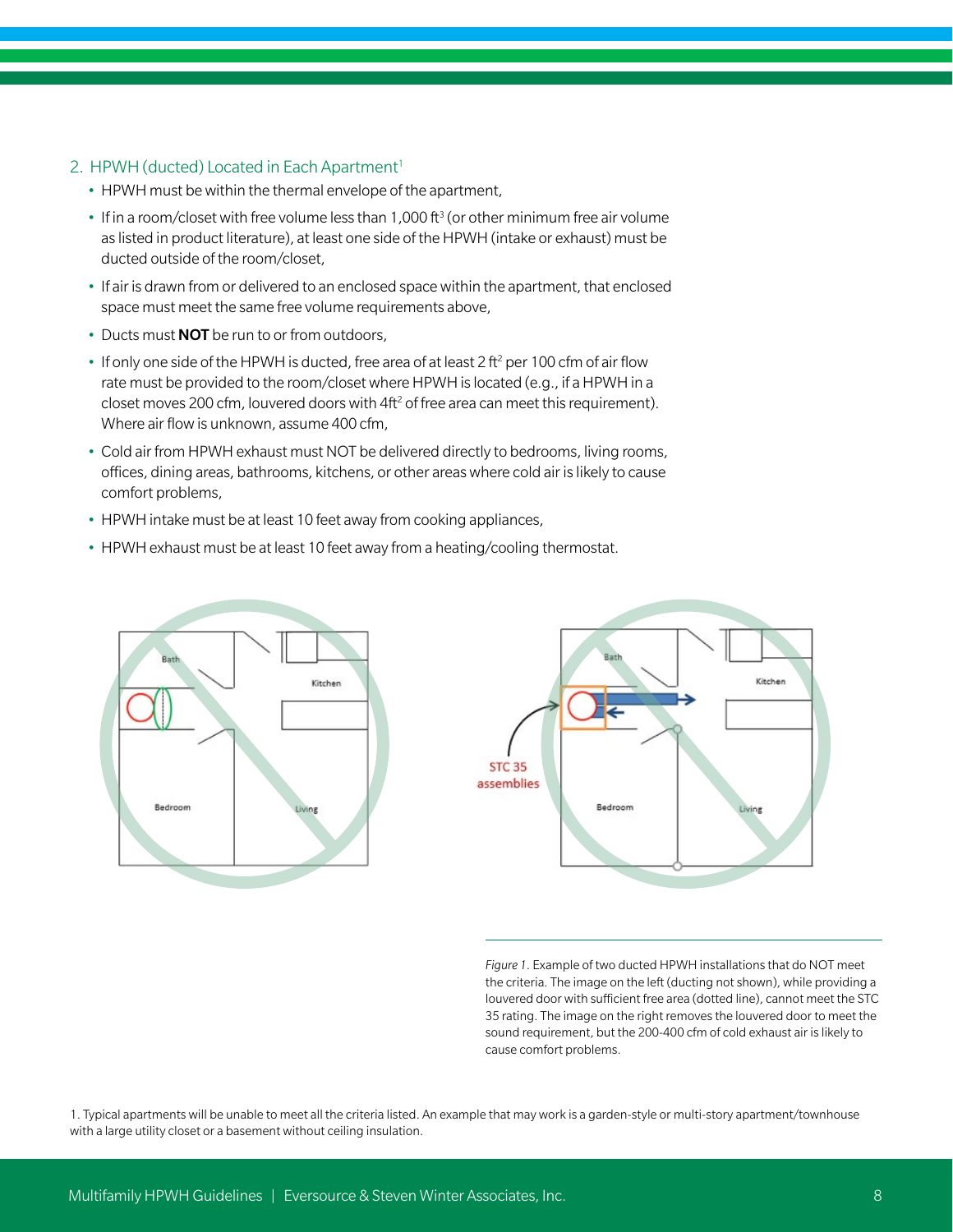#### 3. HPWH Located Near Each Apartment; Heat Drawn from and Exhausted to Separate Space (e.g. corridor)

In this scenario, each apartment has its own HPWH, but the HPWH is located outside the apartment envelope. A closet accessed from a common corridor is a possible configuration (e.g. Figure 2).

- HPWH must be within the conditioned, thermal envelope of the building,
- If not ducted, HPWH must be in a room with free volume of at least 1,000 ft<sup>3</sup> (or other minimum free air volume as listed in product literature),
- If in a room/closet with free volume less than 1,000 ft<sup>3</sup> (or other minimum free air volume as listed in product literature), at least one side of the HPWH (intake or exhaust) must be ducted outside of the room/closet,
	- o If ducted, cold air from HPWH exhaust must NOT be delivered directly to dwelling units or areas where cold air is likely to cause comfort problems,
	- o Ducts must NOT be run to or from outdoors,
	- o If only one side of the HPWH is ducted, free area of at least 2 ft<sup>2</sup> per 100 cfm of air flow must be provided to the room/closet where HPWH is located. e.g., if a HPWH in a closet moves 200 cfm, louvered doors with  $4ft<sup>2</sup>$  of free area can meet this requirement. Where air flow is unknown, assume 400 cfm.
- If several HPWHs share an intake and exhaust volume (e.g., a corridor):
	- o The volume of the shared space must be at least 1,000 ft<sup>3</sup> per HPWH (or other minimum free air volume as listed in product literature),
	- o A given HPWH must effectively draw air from and deliver air back to the same space,
	- o HPWH air intake registers must be at least 10 feet from other HPWH exhaust outlets,
	- o Designer/contractor must demonstrate that air temperature of the space from which a HPWH draws air can be maintained at 50°F or higher all year (including cooling impacts of HPWHs),
	- o Spaces from which HPWHs draw air must NOT be heated with electric resistance,
- Cold air from HPWH exhaust must NOT be delivered directly to dwelling units or areas where cold air is likely to cause comfort problems.



*Figure 2.* Example of HPWH configuration for scenario 3. HPWH exhaust is ducted to the corridor; air is replaced via a louvered door with sufficient free area. All assemblies separating HPWH from dwelling unit are sound rated (STC 35). Corridor must have adequate volume and space heating for all HPWHs drawing heat from the corridor.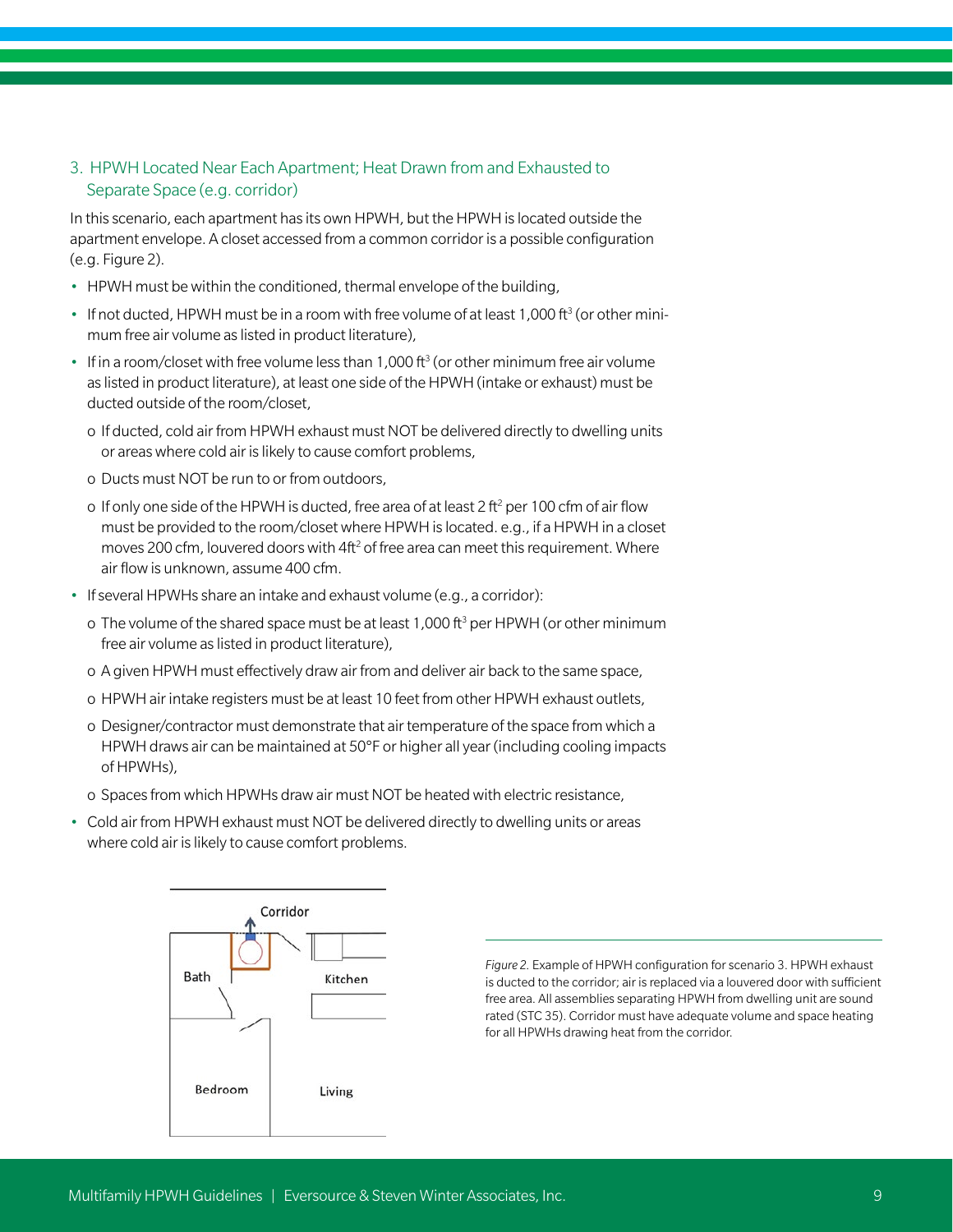- 4. HPWHs for Each Apartment Located in a Remote Location (e.g. Many HPWHs in a shared basement or mechanical room)
- HPWHs must be within the conditioned, thermal envelope of the building,
- The volume of the space must be at least 1,000 ft<sup>3</sup> per HPWH (or other minimum free air volume as listed in product literature),
- HPWHs must effectively draw air from and deliver air back to the same space,
	- o If ducted, cold air from HPWH exhaust must NOT be delivered directly to dwelling units or areas where cold air is likely to cause comfort problems,
	- o Ducts must NOT be run to or from outdoors,
	- o If ducts run to separate rooms or spaces, free area of at least 2 ft<sup>2</sup> per 100 cfm of rated air volume must be provided back to the room/closet where HPWH is located for each HPWH. e.g., if each HPWH moves 200 cfm, louvers with 4ft<sup>2</sup> of free area for each HPWH can meet this requirement. Where rated volume is unknown, assume 400 cfm per HPWH.
- HPWH air intake registers must be at least 10 feet from other HPWH exhaust outlets. This could be accomplished by spacing out the HPWHs or ducting (see Figure 3),
- Designer/contractor must demonstrate that air temperature of the space from which a HPWH draws air can be maintained at 50°F or higher all year (including cooling impacts of HPWHs),
- Spaces from which HPWHs draw air must NOT be heated with electric resistance





*Figure 3.* Examples of possible mechanical room plans for Scenario 4 or 5.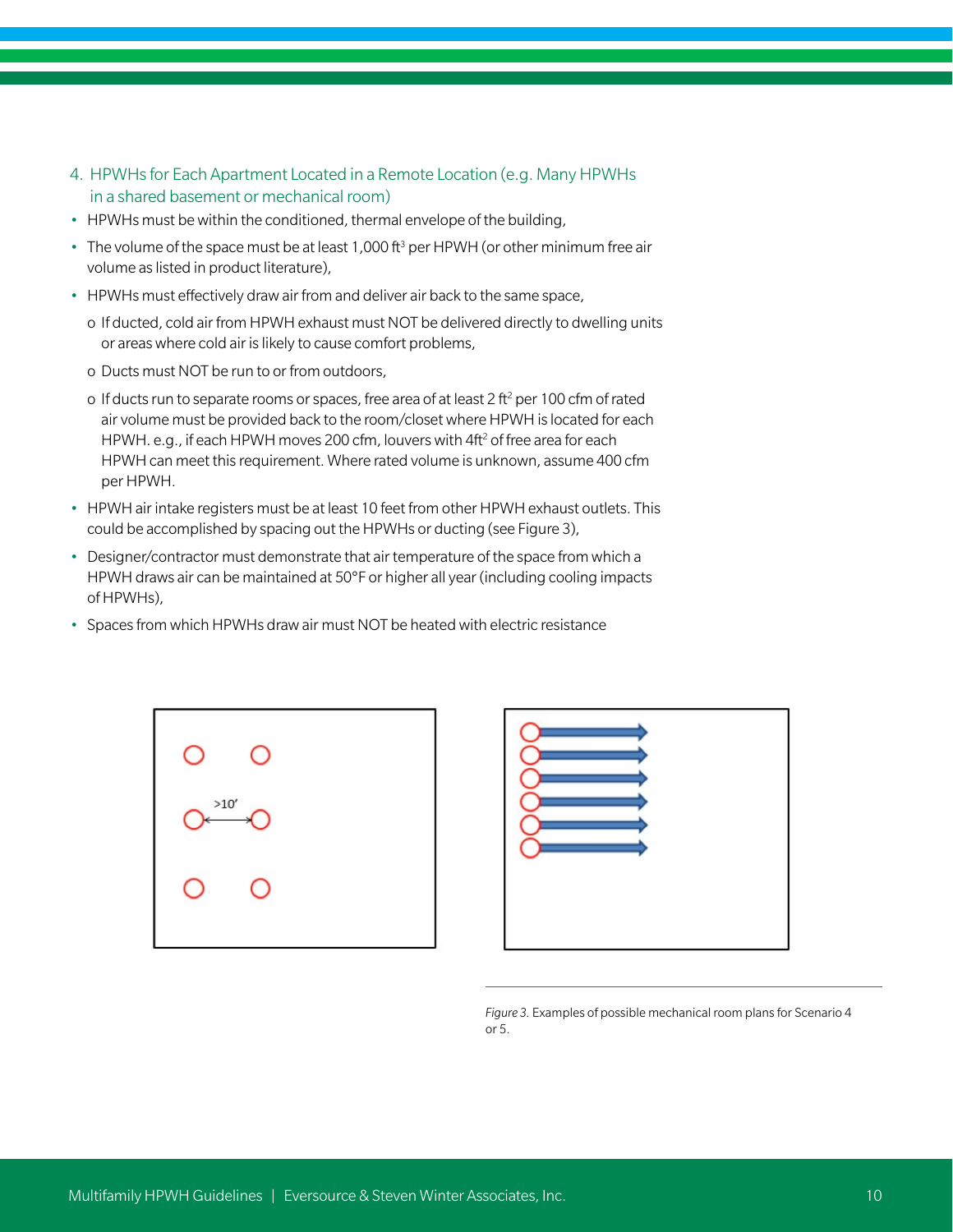#### 5. HPWH "Plants" Serving an Entire Building or Group of Apartments

In this scenario, each apartment does not have an individual HPWH. Several HPWHs are plumbed together in parallel to deliver hot water to an entire building or group of apartments.

- HPWHs must be within the conditioned, thermal envelope of the building,
- The volume of the room/space must be at least 1,000 ft<sup>3</sup> per apartment served (or other minimum free air volume as listed in product literature),
- HPWHs must effectively draw air from and deliver air back to the same space:
	- o If ducted, cold air from HPWH exhaust must **NOT** be delivered directly to dwelling units or areas where cold air is likely to cause comfort problems,
	- o Ducts must NOT be run to or from outdoors,
	- o If ducts run to separate rooms or spaces, free area of at least 2 ft<sup>2</sup> per 100 cfm of air flow must be provided back to the room/closet where HPWH is located for each HPWH. e.g., if each HPWH moves 200 cfm, louvers with 4ft<sup>2</sup> of free area for each HPWH can meet this requirement. Where air flow is unknown, assume 400 cfm per HPWH.
- HPWHs air intake registers must be at least 10 feet from other HPWH exhaust outlets. This could be accomplished by spacing out the HPWHs or ducting (see Figure 3) ,
- Designer/contractor must demonstrate that air temperature of space(s) from which HPWHs draw air can be maintained at 50°F or higher all year (including cooling impacts of HPWHs),
- Spaces from which HPWHs draw air must **NOT** be heated with electric resistance,
- When sizing and selecting equipment, use guidelines in ASHRAE Applications or comparable method. Size the HPWH plant using the capacity of the heat pumps only; do not include capacity of electric resistance.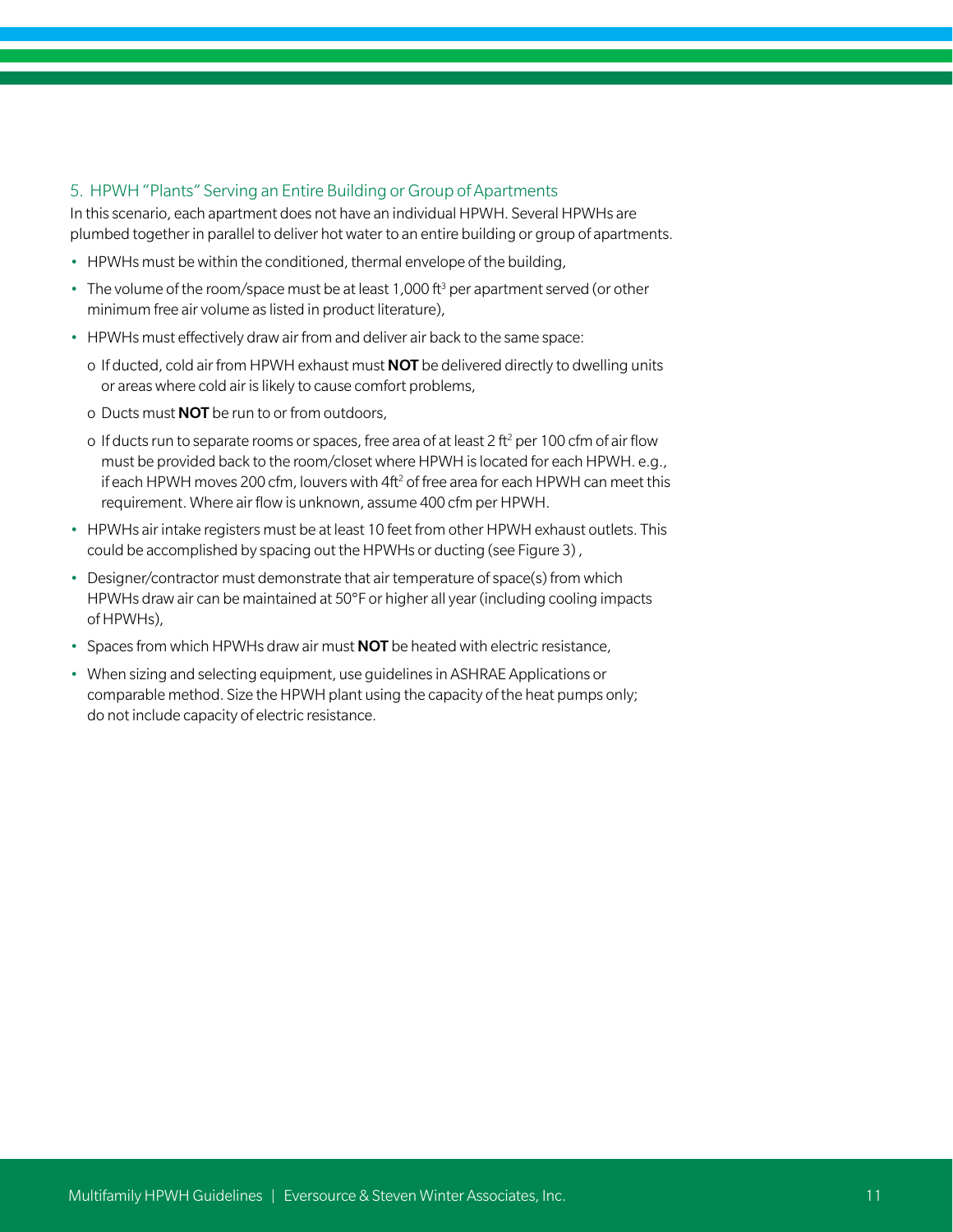#### Recommendations for All Systems

- Consider locating HPWHs where they can draw air from rooms with waste heat from other systems (e.g. elevator equipment, PV inverters, other mechanical equipment). Do not draw air from rooms with dust (e.g. laundry rooms) or corrosive elements.
- Insulate hot water piping to at least R-4 ft<sup>2</sup>h°F/Btu,
- Install ENERGY STAR certified dishwashers and clothes washers,
- Install WaterSense® certified bathroom faucets/aerators and showerheads, and kitchen faucets less than or equal to 2.0 gpm,
- Design compact hot water distribution plumbing,
- Use demand-controlled recirculation where appropriate,
- Consider air-to-water heat pumps with compressors and evaporators located outdoors. Several types and sizes are available, but be mindful of capacity and efficiency limitations (especially in cold weather).

#### Electric Resistance Storage Water Heaters

With the integrated HPWH products currently available in the U.S., it is not always possible or practical to use HPWHs in many multifamily buildings. In such situations, electric resistance storage water heaters may be a practical solution. When using electric resistance storage water heaters follow these guidelines:

- Install water heaters with energy factor (EF) of at least 0.95 (UEF ≥ 0.93),
- $\cdot$  Insulate all hot water piping (minimum R-4 ft<sup>2</sup>h°F/Btu),
- Install ENERGY STAR certified dishwashers and clothes washers,
- Install WaterSense® certified bathroom faucets/aerators and showerheads, and kitchen faucets less than or equal to 2.0 gpm.